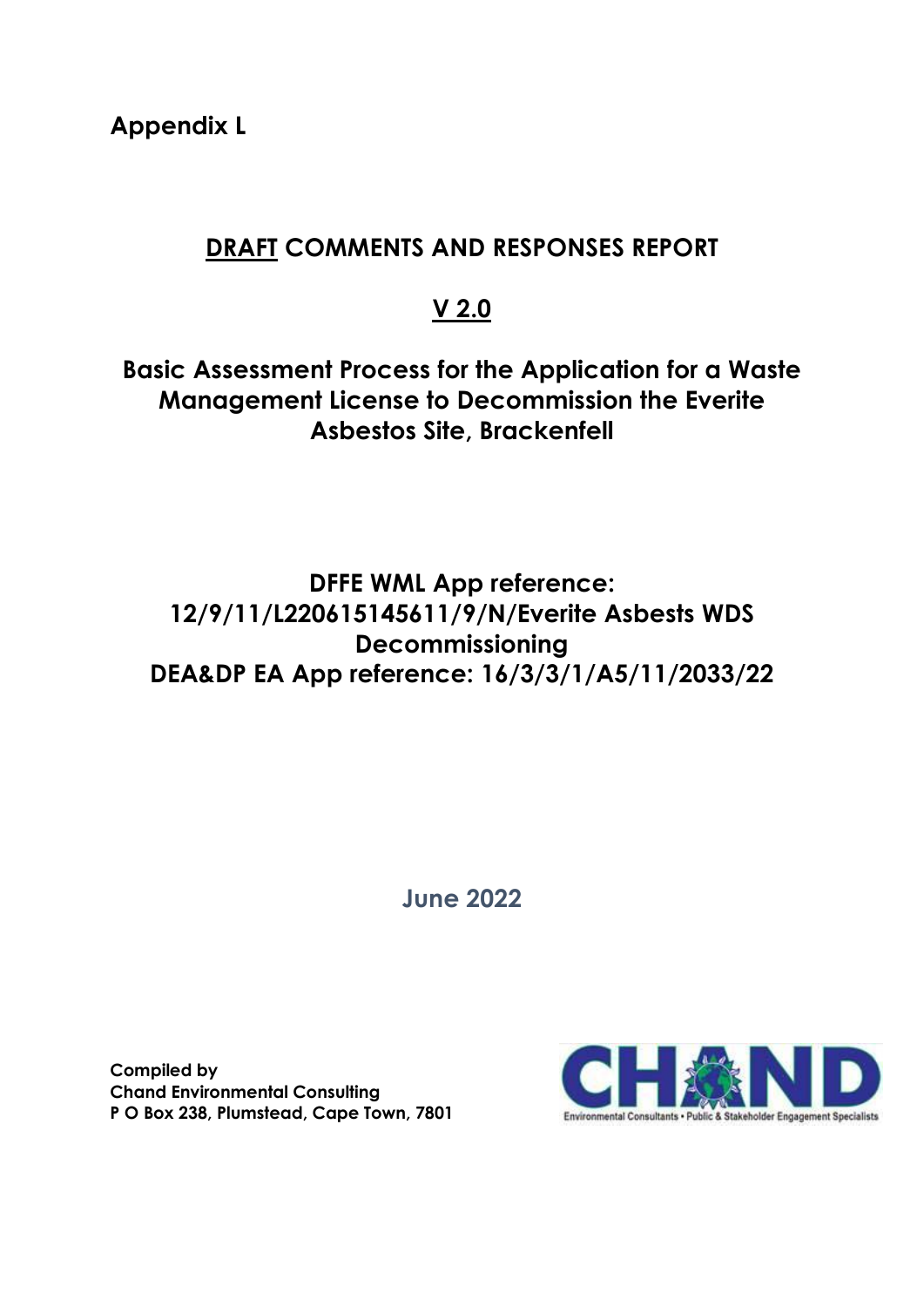# **TABLE OF CONTENTS**

| $\mathbf{1}$ |     |  |
|--------------|-----|--|
|              | 1.1 |  |
| $2^{\circ}$  |     |  |
| 3            |     |  |
|              | 3.1 |  |
|              | 3.2 |  |
|              | 3.3 |  |
|              | 3.4 |  |
|              | 3.5 |  |
| 4            |     |  |
| 5            |     |  |

#### **ANNEXURE LIST**

| <b>ANNEXURE 1:</b> | Updated Database of Interested and Affected Parties          |
|--------------------|--------------------------------------------------------------|
| <b>ANNEXURE 2:</b> | Notification letter of availability of Draft BAR             |
| <b>ANNEXURE 3:</b> | Evidence of distribution of notification letter              |
| <b>ANNEXURE 4:</b> | <b>Evidence of site notice placement</b>                     |
| <b>ANNEXURE 5:</b> | Evidence of uploading the draft BAR and Executive Summary to |
|                    | <b>Chand's website</b>                                       |
| <b>ANNEXURE 6:</b> | Proof of 'Knock 'n Drop' to adjacent businesses              |
| <b>ANNEXURE 7:</b> | <b>Comments &amp; Responses Table</b>                        |
| <b>ANNEXURE 8:</b> | Placement of adverts in Die Burger and Die Tygerburger       |
|                    |                                                              |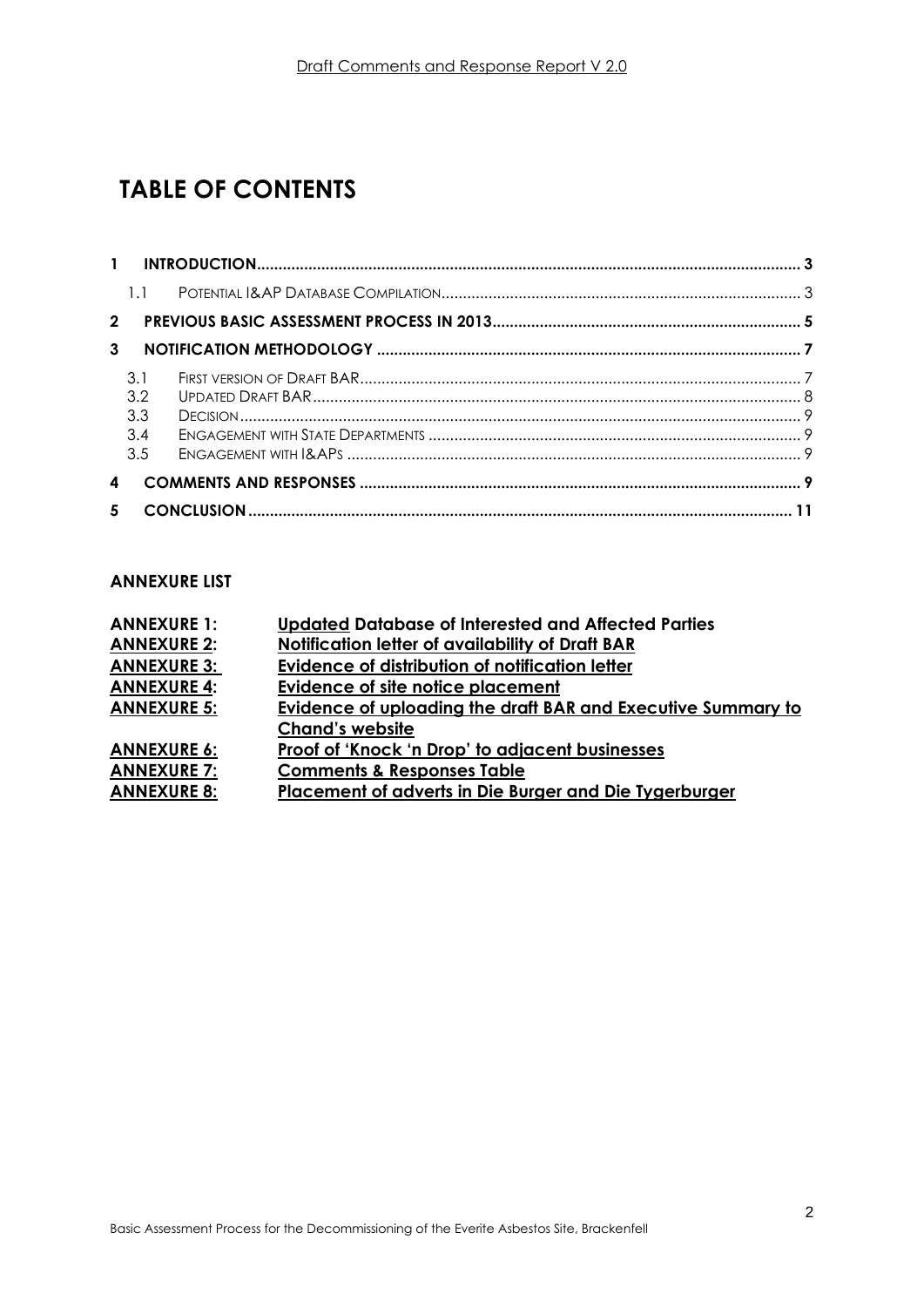# <span id="page-2-0"></span>**1 INTRODUCTION**

This document is the draft Comments and Response Report  $\underline{v}$  2.0, appended to the draft Basic Assessment Report (BAR), for the proposed capping and re-development of the Everite Asbestos Site, Erf 18354, Brackenfell. The draft BAR is currently being subjected to a second round of public review for a 30-day period and, by virtue of being appended to the BAR, this report is also under the 30-day review period. The Interested & Affected Parties (I&AP) database exclusive of the contact information is included in **Annexure 1**. Note that the database will include I&AP contact information once the final BAR is submitted to the Department of Forestry, Fisheries and Environment (DFFE) and the Department of Environmental Affairs and Development Planning (DEA&DP).

It should be noted that a previous BAR and a previous version of this report underwent public review from **27 January 2022** to **25 February 2022** under a previous environmental application and Waste Management Licence (WML) Application for the same project. These applications have since been re-submitted to the relevant Competent Authority.

All public participation undertaken in terms of the previous process will constitute 'preapplication public participation activities' in support of the current WML and application for Environmental Authorisation which was submitted to the DFFE and DEA&DP on 14th June and 17<sup>th</sup> June, respectively. All comments received during this time have been captured in this report and responses provided,

This report describes the process used to identify and notify potential Interested and Affected Parties (I&APs) of the proposal, BAR and associated public review and comment periods.

The report has been updated following the public review period of the previous draft BAR and incorporates the following:

- Evidence of distribution of notification letters/ emails of the Draft BAR to potential I&APs;
- Evidence of site notice placement including a map of the location of notices for the draft BAR;
- Evidence of uploading the draft BAR and Executive Summary to Chand's website for the duration of the public review period;
- Updated I&AP Database (following registration of I&APs);
- Comments received from I&APs on the draft BAR;
- Responses to the comments received from I&APs on the draft BAR; and

#### Changes to this report since the last distribution have been underlined for ease of reference.

All comments raised in relation to this updated draft BAR will also be considered, and where appropriate, changes will be incorporated into the final BAR for submission to the competent authority for final decision-making. Proof of the public participation activities undertaken for the second round of public review will also be included in the final Comments & Responses Report.

### <span id="page-2-1"></span>**1.1 Potential I&AP Database Compilation**

Chand conducted research in the area and used the I&AP database for a previous Basic Assessment process that was undertaken for the same site and closure of the asbestos dump site thereon in 2013, with an update on representative details. Additional research was also undertaken through a site visit which the EAP also noted surrounding business names, as well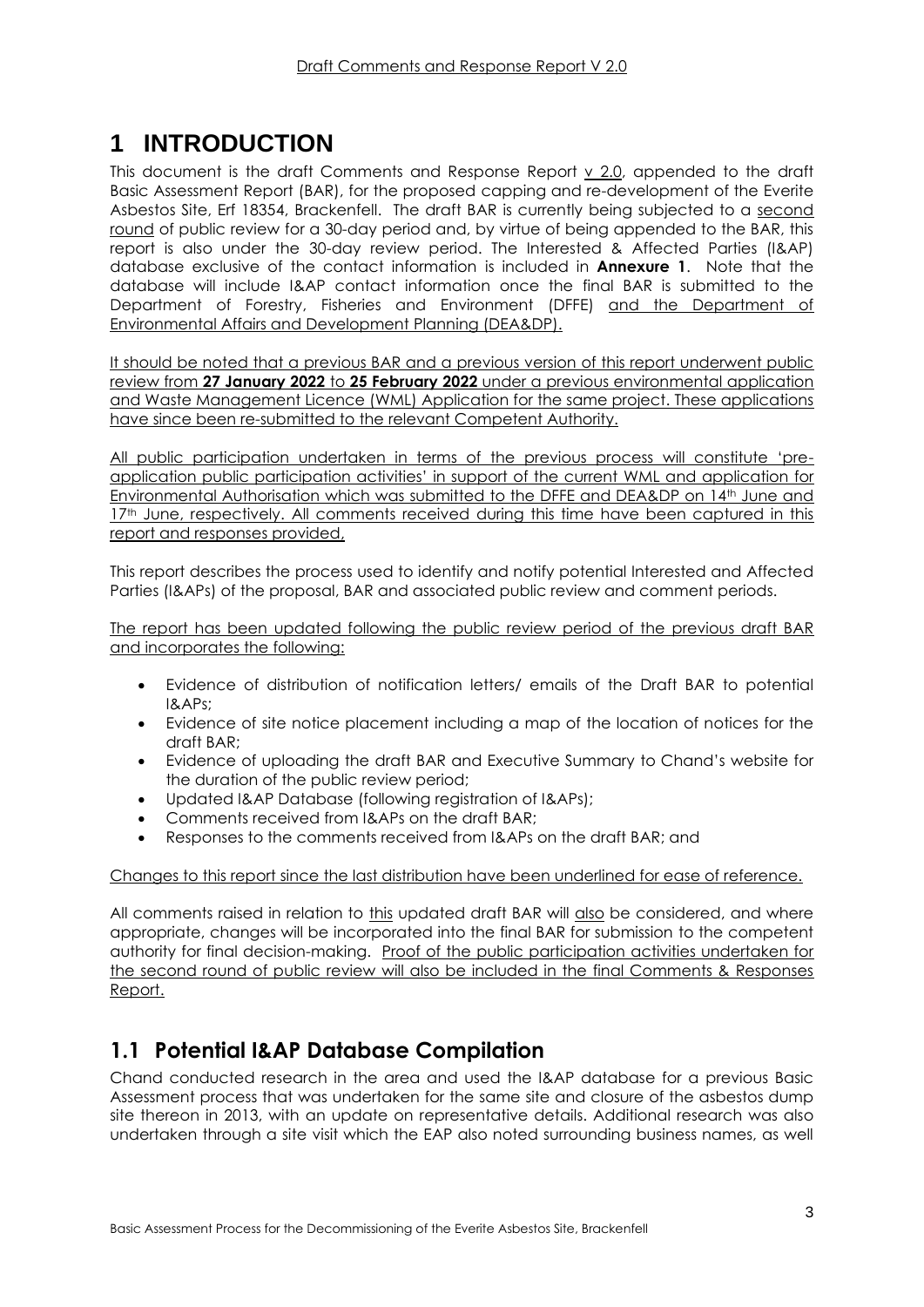as some research thereon online for updated contact information of local businesses as well as ward councillors and other state departments and relevant contact officials/representatives. As a result, the following parties as required in Regulation 41 (2) (b) of the EIA Regulations, 2014 (as amended) are included in the I&AP database:

- Owners and Occupiers of the site where the activity is to be undertaken (noting that the Applicant is the landowner and that there are no occupiers of the site as it must be secured and access-controlled given the presence of asbestos);
- Owners and Occupiers of the land adjacent to the site where the activity is to be undertaken;
- The Municipal Ward Councillor and Sub-Council Manager (the latest contact information has been obtained from the City of Cape Town's website, the Ward Councillor would also serve as the point of contact with the local community, particularly those who may not have access to internet/documents for download);
- Organs of the State having jurisdiction in respect of any aspect of the activity (these include City of Cape Town Municipality, Department of Environmental Affairs and Development Planning (DEA&DP)- Waste Management and Contaminated Land branches, Department of Water and Sanitation-DWS, HWC, CapeNature, and CapeNature);
- Local Ratepayers' Association;
- Local groups which could facilitate community engagement (i.e. Brackenfell Community Policing Forum, Protea Heights South Neighbourhood Watch, Protea Heights North Neighbourhood Watch, Bellville South Community Police Forum, Brackenfell Forum) (in order to reach I&APs who may not have access to email)
- Note that no specific environmental or civic associations other than those mentioned above have come to light yet, but these may emerge through the process.

The I&AP database is included in **Annexure 1**. The database was updated following the first round of public review and will remain updated throughout the process. Note that, to protect privacy, the contact information of these parties has not been made publically available. However, the full database, which would contain contact details, will be included in the final submission to the DFFE & DEA&DP.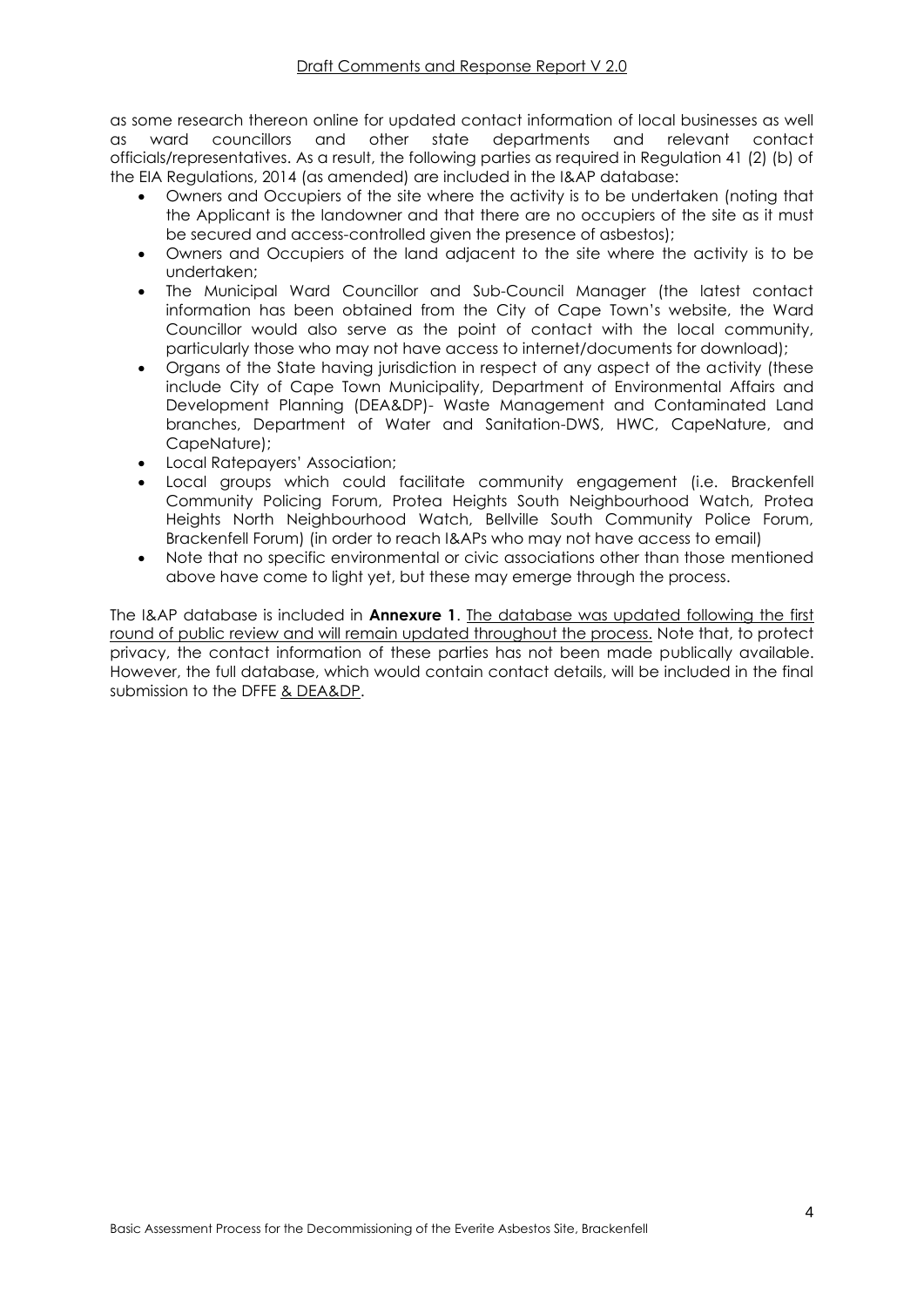## <span id="page-4-0"></span>**2 Previous Basic Assessment Process in 2013**

It should be noted that there was a previous Basic Assessment process for the same site and closure thereof in 2013, but the application lapsed, hence the need to re-initiate it through a new process (i.e. this Basic Assessment process). This report also addresses comments from Interested and Affected Parties (which include local residents, state departments, civic interest groups, etc.) received as part of the aforementioned process undertaken in 2013.

The following local authorities were informed of the proposal and Basic Assessment process in 2013:

- National Department of Environmental Affairs (now DFFE)
- DEA&DP
- National Department of Labour
- National Department of Water Affairs (now the Department of Water and Sanitation-DWS)
- Western Cape Department of Economic Development and Tourism
- Western Cape Department of Community Safety
- City of Cape Town: Environmental and Heritage management
- City of Cape Town: Waste Disposal
- City of Cape Town: Planning and Built Development Management

The following local authorities responded with comments in the Basic Assessment process in 2013:

- National Department of Water Affairs
- Department of Economic Development and Tourism
- City of Cape Town (various departments)
- D:EA&DP: Waste Management Directorate
- Cape Nature

The following aspects and issues were raised by I&APs during the Basic Assessment process in 2013:

- Queries around the possibility of purchasing portions of the rehabilitated land.
- Support for the development.
- Concerns relating to risk and safety with regards to the removal of asbestos waste.
- Recommendations for the handling and disposal of asbestos waste and asbestoscontaminated land during the construction/decommissioning phase.
- Traffic and the need for a traffic impact assessment.
- Recommendations/options for conservation of natural vegetation remnants.
- Recommendations in terms of alien clearing and rehabilitation.
- Stormwater management.
- Recommendations with regard to waste, pollution and dust management.
- Process-related issues (regarding the Basic Assessment process being followed).
- Confirmation from the DWA indicating that the stormwater retention pond is not considered a "watercourse" in terms of the National Water Act (No. 36 of 1998).
- Comments received by I&APs mistaking the proposal for another proposed development in the area by the same developer (The Brackenfell Development Framework).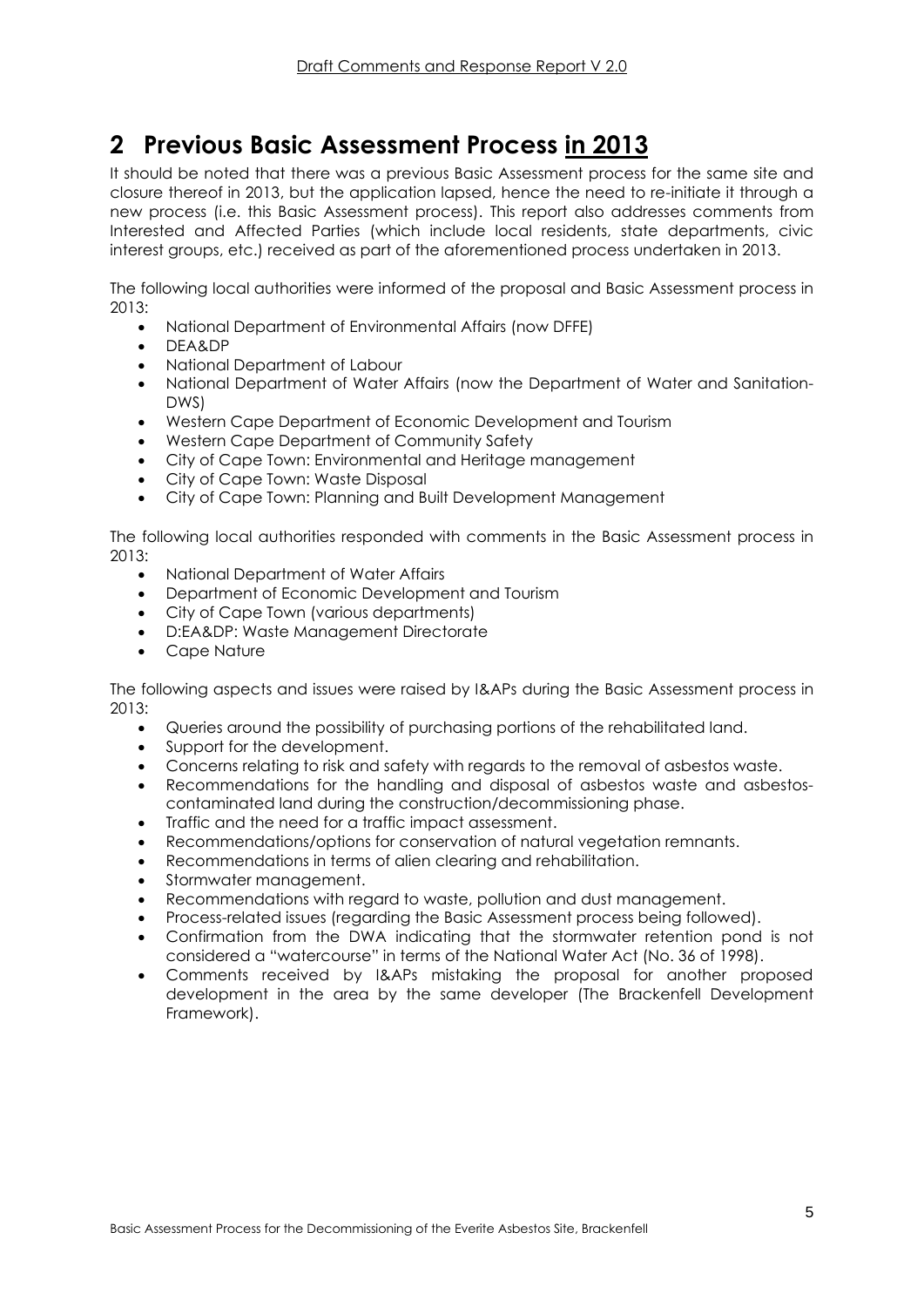The way that the above issues have been addressed in the post-application draft BAR are indicated in [Table 1.](#page-5-0)

<span id="page-5-0"></span>

|     |  |  | Table 1 Issues raised in 2013 Basic Assessment Process and how they have been dealt with |  |  |  |  |
|-----|--|--|------------------------------------------------------------------------------------------|--|--|--|--|
| now |  |  |                                                                                          |  |  |  |  |

| No.            | <b>Issue</b>                                                                                                                                                                        | How the issue has been dealt with                                                                                                                                                                                                                                                                                                                                                                                                                                                                                                                                                                                                                                                                                    |
|----------------|-------------------------------------------------------------------------------------------------------------------------------------------------------------------------------------|----------------------------------------------------------------------------------------------------------------------------------------------------------------------------------------------------------------------------------------------------------------------------------------------------------------------------------------------------------------------------------------------------------------------------------------------------------------------------------------------------------------------------------------------------------------------------------------------------------------------------------------------------------------------------------------------------------------------|
| $\mathbf{1}$   | Queries around the possibility<br>of purchasing portions of the<br>rehabilitated land.                                                                                              | Given the history of the site as a hazardous waste<br>disposal facility, there are restrictions in place which<br>prevents the sale of individual plots. The developer<br>(Durobrick "(Pty) Ltd) is required to continue to<br>manage the property as a whole. Individual erven<br>would likely be rented to prospective tenants.                                                                                                                                                                                                                                                                                                                                                                                    |
| $\mathbf{2}$   | Support for the development.                                                                                                                                                        | This is merely noted and does not require further<br>response.                                                                                                                                                                                                                                                                                                                                                                                                                                                                                                                                                                                                                                                       |
| $\overline{3}$ | Concerns relating to risk and<br>safety with regards to the<br>removal of asbestos waste.                                                                                           | It should be noted that the full body of asbestos would<br>not be removed, and a site capping exercise would<br>secure the site into the future. The proposed capping<br>layerworks and re-development has been devised in<br>such as way as to limit the amount of excavation<br>required. Note, however, that in certain cases the<br>removal of asbestos would be required and under<br>those circumstances, a method statement will be<br>drawn up for the handling and disposal of asbestos<br>related waste would need to be compiled by the<br>Contractor. This is specified in the EMPr. Furthermore,<br>the EMPr has included mitigation measures from an<br>Accredited Asbestos Inspection Authority.      |
| 4              | <b>Recommendations</b><br>for<br>the<br>handling<br>and<br>disposal<br>Οf<br>asbestos waste and asbestos-<br>contaminated land during the<br>construction/decommissioning<br>phase. | Recommendations have been included in the EMPr<br>and provided by an Accredited Asbestos Inspection<br>Authority.                                                                                                                                                                                                                                                                                                                                                                                                                                                                                                                                                                                                    |
| 5              | Traffic and the need for a<br>traffic impact assessment.                                                                                                                            | An updated Traffic Impact Assessment was done for<br>this Basic Assessment process. It is included in the draft<br>BAR.                                                                                                                                                                                                                                                                                                                                                                                                                                                                                                                                                                                              |
| 6              | Recommendations/options for<br>conservation<br>of<br>natural<br>vegetation remnants.                                                                                                | Retention of the vegetation on the site is not possible,<br>given the need to secure the site from existing mole<br>activity bringing asbestos to the surface. The capping<br>technique proposed is not compatible with the<br>retaining of this portion of vegetation. Should<br>development be approved, Lampranthus explanatus<br>plants would be relocated to the nearby Bracken<br>Nature Reserve and also be provided to specialists to<br>create an ex-situ population, to provide the best<br>option in terms of the likelihood of long-term survival of<br>these species and the population strain found on the<br>site. This is explained as a requirement in the BAR and is<br>also included in the EMPr. |
| 7              | Recommendations in terms of<br>alien<br>clearing<br>and<br>rehabilitation.                                                                                                          | The EMP includes measures for alien clearing and<br>rehabilitation, particularly in terms of the landscape<br>plan.                                                                                                                                                                                                                                                                                                                                                                                                                                                                                                                                                                                                  |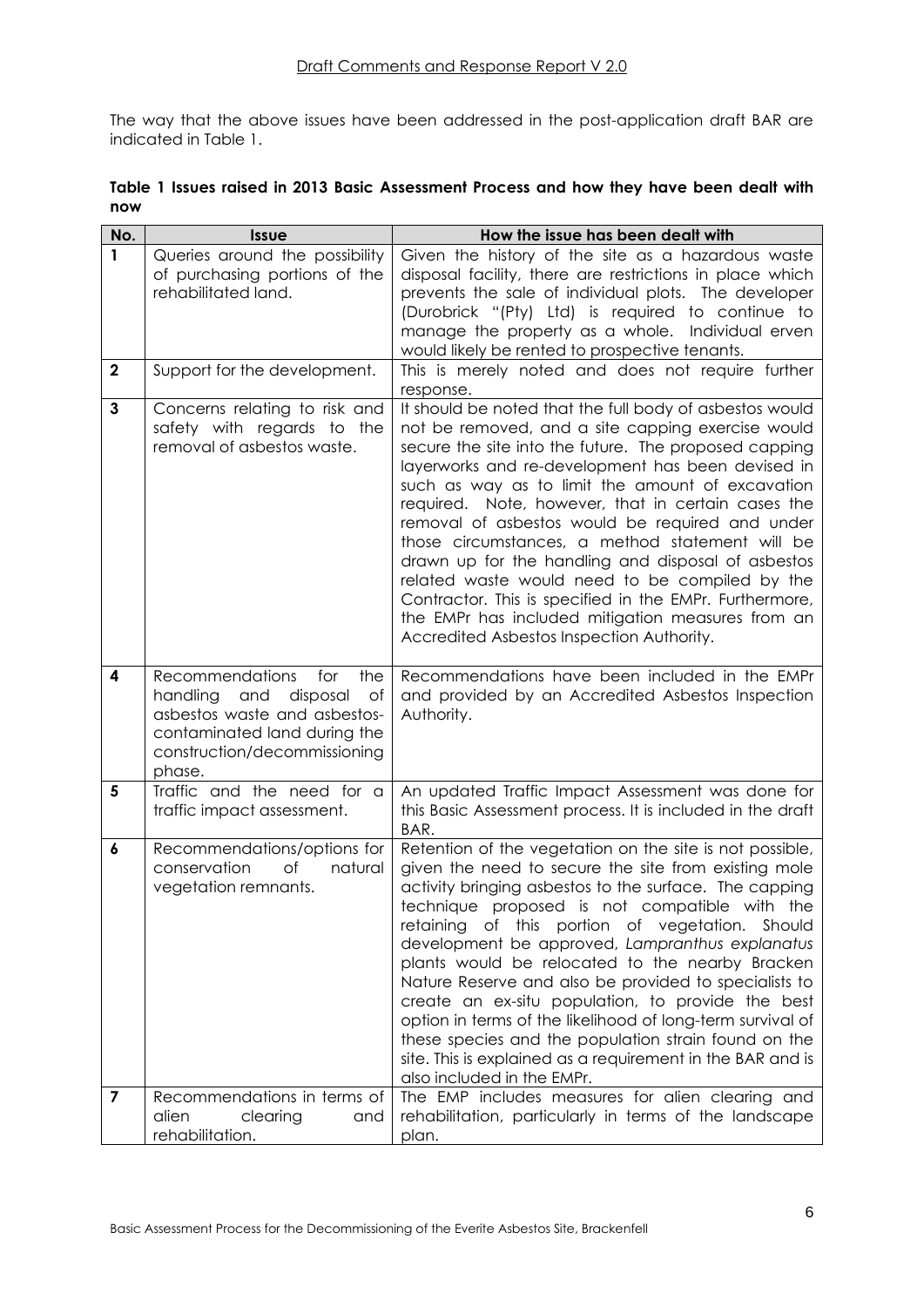| 8  | Stormwater management.                                                                                                                                                                       | The proposed stormwater management is described in<br>the project description and a draft stormwater<br>management plan is appended to the Draft BAR.                                                                               |
|----|----------------------------------------------------------------------------------------------------------------------------------------------------------------------------------------------|-------------------------------------------------------------------------------------------------------------------------------------------------------------------------------------------------------------------------------------|
| 9  | <b>Recommendations</b><br>with<br>regard to waste, pollution and<br>dust management.                                                                                                         | The EMPr includes measures to control waste, pollution<br>and dust.                                                                                                                                                                 |
| 10 | Process-related<br>issues<br>the Basic<br>(regarding<br>Assessment<br>being<br>process<br>there<br>followed<br>when<br>is<br>hazardous waste).                                               | The<br>waste<br>licence<br>application<br>is<br>for<br>the<br>decommissioning of an existing waste site. The listed<br>activities triggered and the need for a<br><b>Basic</b><br>Assessment process is explained in the draft BAR. |
| 11 | Confirmation from the DHSWS<br>indicating that the stormwater<br>retention<br>pond<br>is<br>not<br>considered a "watercourse" in<br>terms of the National Water<br>Act (No. 36 of 1998).     | This has been noted in the Draft BAR. No further<br>response is required.                                                                                                                                                           |
| 12 | Heritage: HWC confirmed that<br>the NHRA does not apply as<br>there is no reason to believe<br>that<br>the<br>proposed<br>development would impact<br>on heritage resources.                 | This has been noted in the Draft BAR. No further<br>response is required.                                                                                                                                                           |
| 13 | Comments received by I&APs<br>mistaking the proposal for<br>another<br>proposed<br>development in the area by<br>the same developer (The<br><b>Brackenfell</b><br>Development<br>Framework). | This is merely noted as a previous issue but does not<br>pertain to this process, so no further response is<br>necessary.                                                                                                           |

There are also text boxes throughout the draft Basic Assessment Report which refer to how these previous issues have been addressed. The text boxes look like this:

**I&AP Comment Addressed from Previous Process: [note on comment/issue]** 

# <span id="page-6-0"></span>**3 NOTIFICATION METHODOLOGY**

### <span id="page-6-1"></span>**3.1 First version of Draft BAR**

The following public participation activities were undertaken in support of the 30-day public review period (27 January 2022 to 25 February 2022) of the previous version of the draft BAR:

- Maintenance of the I&AP database which is included as **Annexure 1**;
- Circulation of notification letters to notify I&APs of project and draft BAR via email and regular post (to those I&APs who do not have email addresses) to the preliminary I&AP database. Refer to **Annexure 2** for the notification letter and **Annexure 3** for proof of distribution;
- Notification of the availability of the Draft BAR was provided to the following state departments: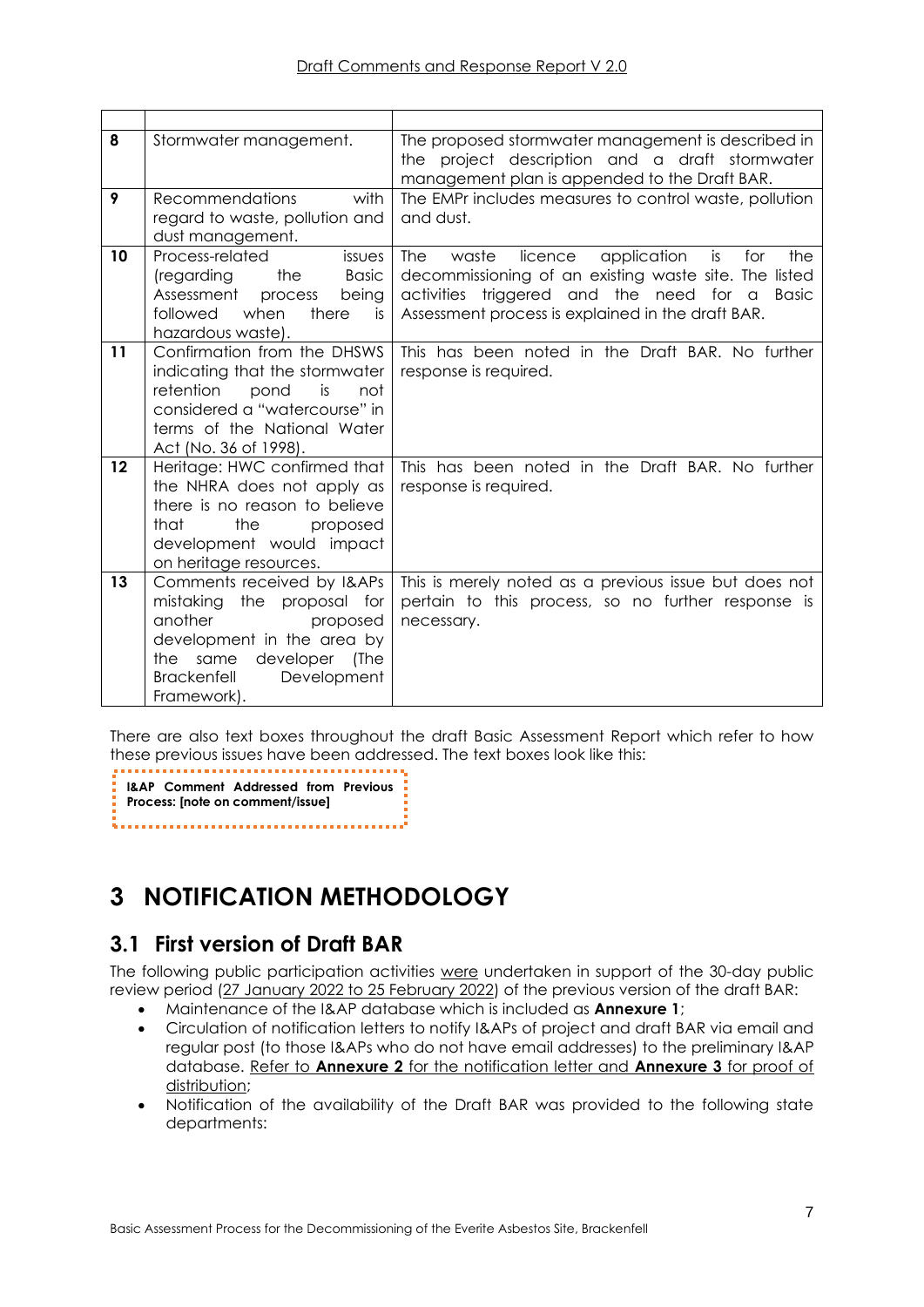- o Department: Forest, Fisheries and Environment: Chemicals & Waste Management: Chief Directorate;
- o Department of Labour;
- o City of Cape Town Municipality: Environment and Heritage Management;
- o City of Cape Town: Northern Suburbs Environmental Health;
- o Department of Community Safety;
- o DFFE: Rectification;
- o CapeNature;
- o Department of Human Settlements, Water & Sanitation;
- o Heritage Western Cape;
- o Western Cape Department of Economic Development and Tourism;
- o Department of Environmental Affairs and Development Planning: Planning;
- o Department of Environmental Affairs and Development Planning: Pollution and Chemicals Management;
- o Department of Environmental Affairs and Development Planning: Waste Management;
- o Department of Environmental Affairs and Development Planning: Biodiversity;
- o Department of Environmental Affairs and Development Planning: Air Quality;
- o National Department of Forestry, Fisheries and Environment (DFFE): Biodiversity and Conservation;
- o CapeNature;
- o National Department of Transport and Public Works; and
- o Department of Agriculture, Land Reform and Rural Development.
- A knock-and-drop exercise was undertaken to deliver notification letters to adjacent businesses (refer to **Annexure 6** for proof of this exercise);
- Uploading of the draft BAR and executive summary to the Chand website for the duration of the public comment period (refer to **Annexure 5**);
- Placement of a Site Notice in English and Afrikaans at the entrance to the site (refer to **Annexure 4**); and
- Placement of adverts in two newspapers, notably Die Burger (a regional newspaper) and Die Tygerburger (a local newspaper), one of which was in English and the other in Afrikaans (refer to **Annexure 8**).

### <span id="page-7-0"></span>**3.2 Updated Draft BAR**

The following public participation activities are being undertaken in support of the 30-day public review period currently underway for the updated draft BAR under a new WML and environmental application:

- Circulation of notification letters to notify I&APs of the availability of the updated draft BAR via email and regular post (to those I&APs who do not have email addresses) to the I&AP database.
- Notification of the availability of the Draft BAR was provided to State Departments on the I&AP database:
- A knock-and-drop exercise was undertaken to deliver notification letters to adjacent businesses;
- Uploading of the draft BAR and executive summary to the Chand website for the duration of the public comment period;
- Placement of a Site Notice at the entrance to the site; and
- Placement of an advert in Die Tygerburger newspaper.

Proof of the above PPP activities will be included in the next iteration of this report.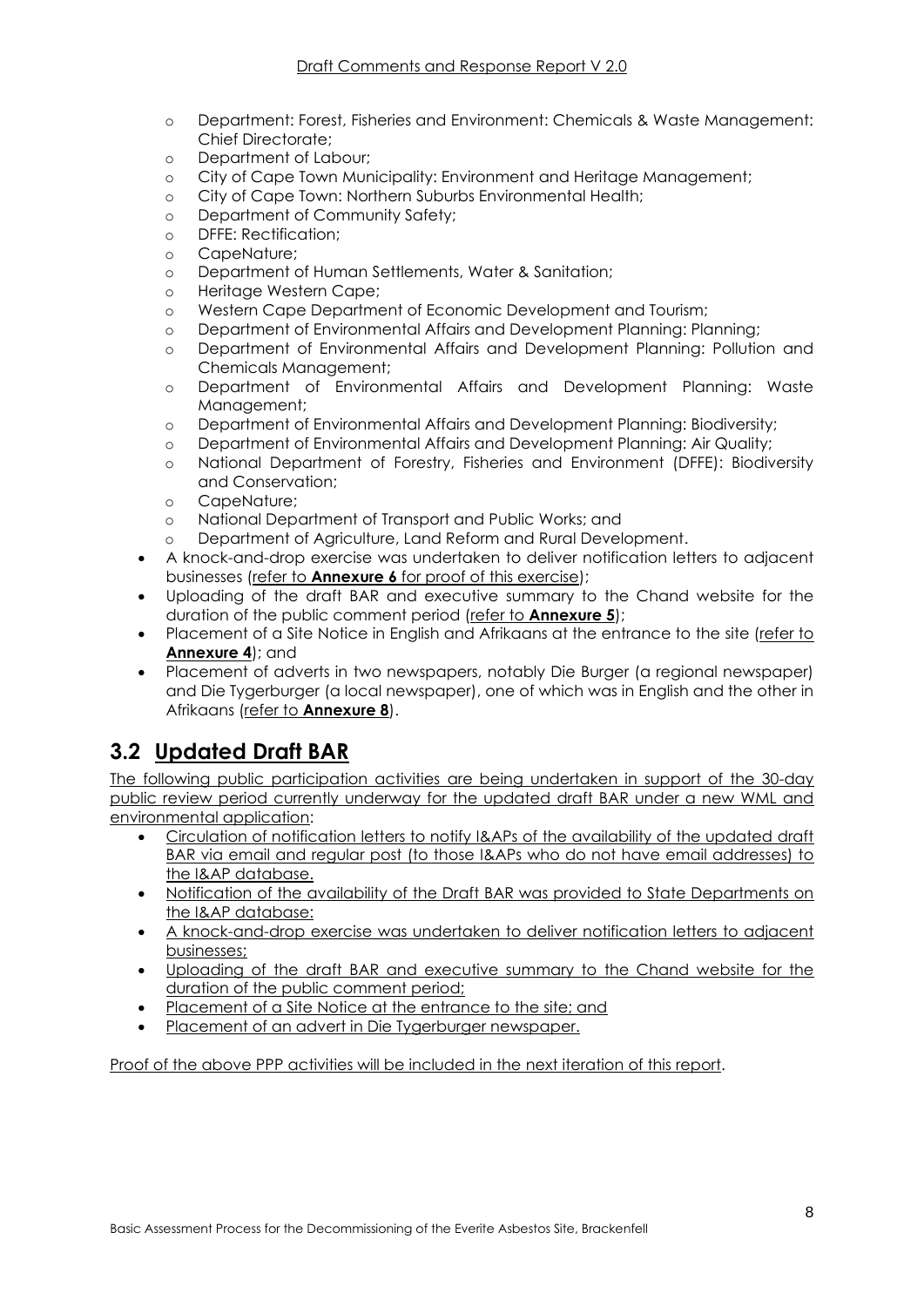### <span id="page-8-0"></span>**3.3 Decision**

Following the public review of the updated draft BAR, comments received by I&APs during the 30-day public comment period will be considered and the BAR will be revised appropriately.

Comments received by I&APs will be captured in this Comments and Response Report, which will be appended to the final BAR submitted to the DFFE and DEA&DP for decision-making.

Notification of the authorities' decision on the application for a WML and Environmental Authorisation, as well as information on the manner in which the decision may be appealed, will be distributed to all registered I&APs.

### <span id="page-8-1"></span>**3.4 Engagement with State Departments**

As discussed in Section 1.1, State Departments were notified of the availability of the Draft BAR for comment. To-date, comment has been received from the following state departments:

- Western Cape Department of Transport and Public Works
- City of Cape Town (various line departments)
- City of Cape Town: Environmental Management Department
- City of Cape Town: Recreation and Parks
- Department of Environmental Affairs and Development Planning: Development **Management**

Relevant state departments have again been invited to comment on the updated draft BAR (currently out for a second round of public review) and any comments received will be incorporated into the next iteration of this report and the necessary changes made to the Draft BAR, if applicable.

### <span id="page-8-2"></span>**3.5 Engagement with I&APs**

Comments on the pre-application BAR were received from the following I&APs:

- Deon Perold & Associates Incorporated on behalf of Snyman 4x4 (adjacent landowner)
- Unitrans (adjacent landowner)
- **Deon Serfontein (adjacent landowner)**
- Mr Johan Lourens (adjacent landowner)
- Mr Paul Henry

All I&APs registered on the I&AP database have again been notified of the availability of the updated Draft BAR and this Comments & Responses Report for review and comment.

# <span id="page-8-3"></span>**4 COMMENTS AND RESPONSES**

Comments received from State Departments and I&APs and responses thereto are captured in the Comments and Responses Table in **Annexure 7.** Comments have been captured verbatim. To protect contact information privacy, original comments will only be included in the final report for submission to the authorities.

The issues and concerns raised during the consultation process have been addressed in the Basic Assessment Report and this can be summarised in [Table 2.](#page-9-0)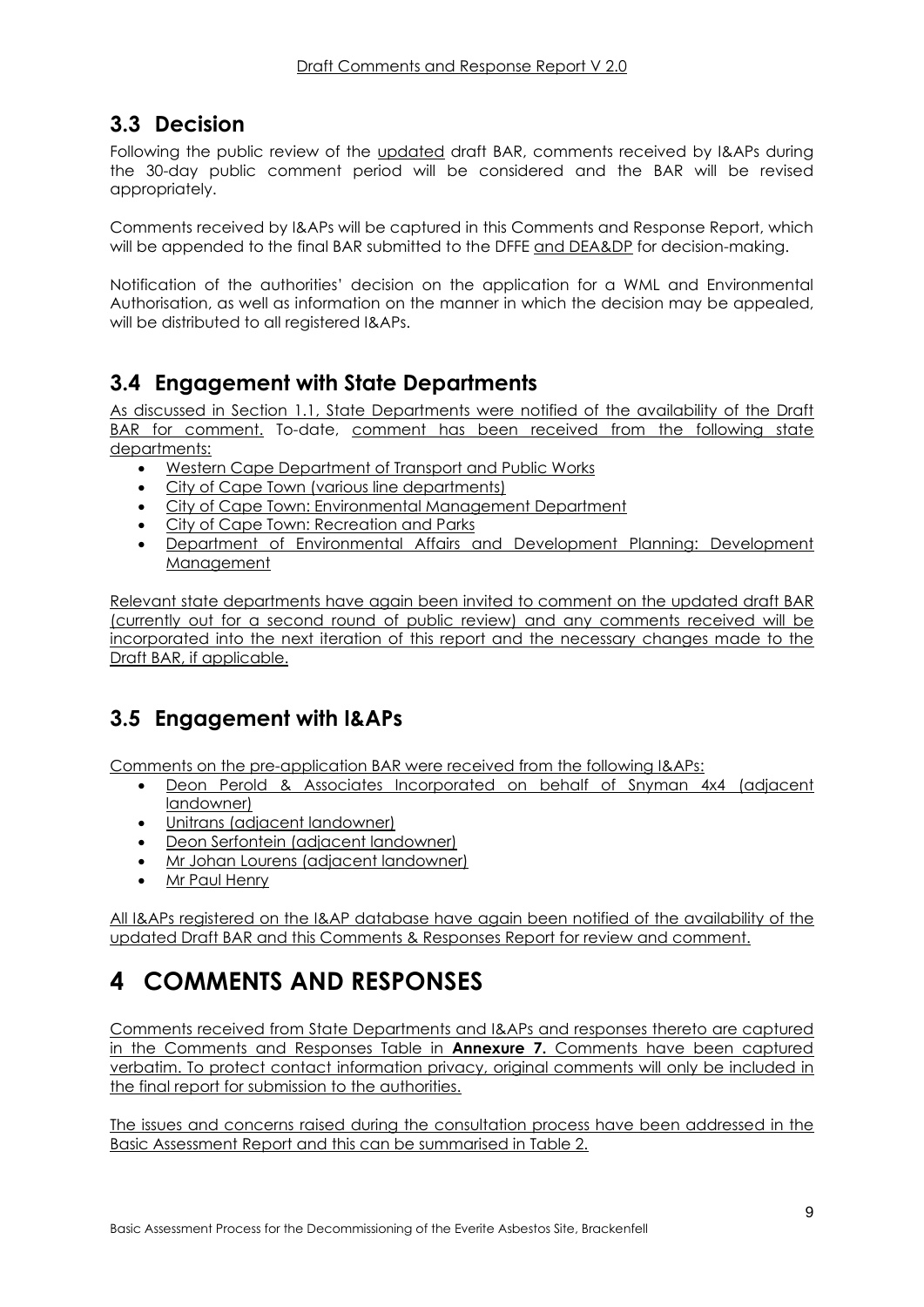| No.            | <b>Issue</b>                                                 | How the issue has been dealt with                                                                                            |
|----------------|--------------------------------------------------------------|------------------------------------------------------------------------------------------------------------------------------|
| $\mathbf{1}$   | Concern around disturbance                                   | The Capping Strategy (refer to Appendix B1 of the BAR)                                                                       |
|                | and asbestos<br><u>of the site,</u>                          | elaborates in detail on the varying degrees of excavation                                                                    |
|                | becoming<br>air-borne<br>once                                | across the site and how this would be implemented. For the                                                                   |
|                | construction and excavation                                  | majority of the site, the earthworks would not entail any                                                                    |
|                | activities commence and the                                  | excavation works or digging into the existing surface areas on                                                               |
|                | <u>mitigation measures to</u><br>be                          | the site. In sections where excavation is required, this would be                                                            |
|                | implemented to prevent the                                   | limited in terms of depth and extent. The EMPr (refer to                                                                     |
|                | health risk presented by the                                 | Appendix M of the BAR) furthermore contains measures for                                                                     |
|                | works.                                                       | executing the works in a way that disturbs as little asbestos at                                                             |
|                |                                                              | any one time and includes measures such as clearing of the                                                                   |
|                |                                                              | vegetation for specific areas of works at a time such that the<br>entire site does not remain clear all in one go, use of an |
|                |                                                              | asbestos-certified contractor, limiting access during the site,                                                              |
|                |                                                              | monitoring for airborne asbestos, external monitoring and                                                                    |
|                |                                                              | reporting against conditions of approval throughout                                                                          |
|                |                                                              | construction, etc. The EMPr also includes the need for an                                                                    |
|                |                                                              | Asbestos Plan be compiled and submitted to the Dept. of                                                                      |
|                |                                                              | <b>Employment and Labour,</b>                                                                                                |
|                |                                                              | The site will also be managed by an AAIA (Asbestos approved                                                                  |
|                |                                                              | Inspection authority) and all site activities during the site                                                                |
|                |                                                              | excavations up to final capping and foundations works being                                                                  |
|                |                                                              | completed will be carried out by a registered asbestos                                                                       |
| $\overline{2}$ | The need for the site to re-                                 | contractor.<br>The site was re-surveyed in May 2022 and an updated Botanical                                                 |
|                | botanical<br>surveyed<br>by a                                | Impact Assessment included in the BAR (refer to Appendix J1 of                                                               |
|                | that<br><u>specialist</u><br>seeing<br>the                   | the BAR). The botanist advised that a non-Spring survey is                                                                   |
|                | report is outdated, and the                                  | considered acceptable as there weren't any threatened bulb                                                                   |
|                | survey was not done in the                                   | species recorded during the 2012 survey or during the latest                                                                 |
|                | correct season                                               | survey (Ross Turner, pers. comms 25/04/2022).                                                                                |
|                |                                                              |                                                                                                                              |
| 3              | Clarity on existing Eucalyptus                               | The botanical specialist investigated remaining trees on site and                                                            |
|                | site<br>and<br>trees<br>on<br>the<br>opportunity for further | confirmed that mature Eucalyptus trees have been removed<br>and only stumps remain. The Landscape Architect has              |
|                | tree<br>planting.                                            | confirmed that the capping of the site will not allow for tree                                                               |
|                |                                                              | planting due the shallow soil depth.                                                                                         |
| $\overline{4}$ | Objection to the proposal due                                | A Traffic Impact Assessment has been completed for the                                                                       |
|                | to traffic and access concerns.                              | proposed development (refer to Appendix J6 of the BAR).                                                                      |
|                |                                                              | Based on the capacity analyses, all the study intersections will                                                             |
|                |                                                              | operate at acceptable capacity levels. Traffic issues at the site                                                            |
|                |                                                              | entrance are not anticipated                                                                                                 |
| 5              | Objection to the proposal due                                | The EMPr contains measures for executing the works in a way                                                                  |
|                | to health concerns.                                          | that disturbs as little asbestos at any one time and includes                                                                |
|                |                                                              | measures such as clearing of the vegetation for specific areas                                                               |
|                |                                                              | of works at a time such that the entire site does not remain                                                                 |
|                |                                                              | clear all in one go, use of an asbestos-certified contractor,                                                                |
|                |                                                              | limiting access during the site, monitoring for airborne asbestos,                                                           |
|                |                                                              | external monitoring and reporting against conditions of                                                                      |
|                |                                                              | approval throughout construction, etc. The site will also be                                                                 |
|                |                                                              | managed by an AAIA (Asbestos approved Inspection authority)                                                                  |
|                |                                                              | and all site activities during the site excavations up to final                                                              |
|                |                                                              | capping and foundations works being completed will be                                                                        |
|                |                                                              | carried out by a registered asbestos contractor. An Asbestos                                                                 |
|                |                                                              | Plan will be drawn up and must indicate how the asbestos                                                                     |
|                |                                                              | contaminated site activities must be carried out to prevent any                                                              |

<span id="page-9-0"></span>**Table 2: Issues raised during public participation process so far, and how they have been addressed**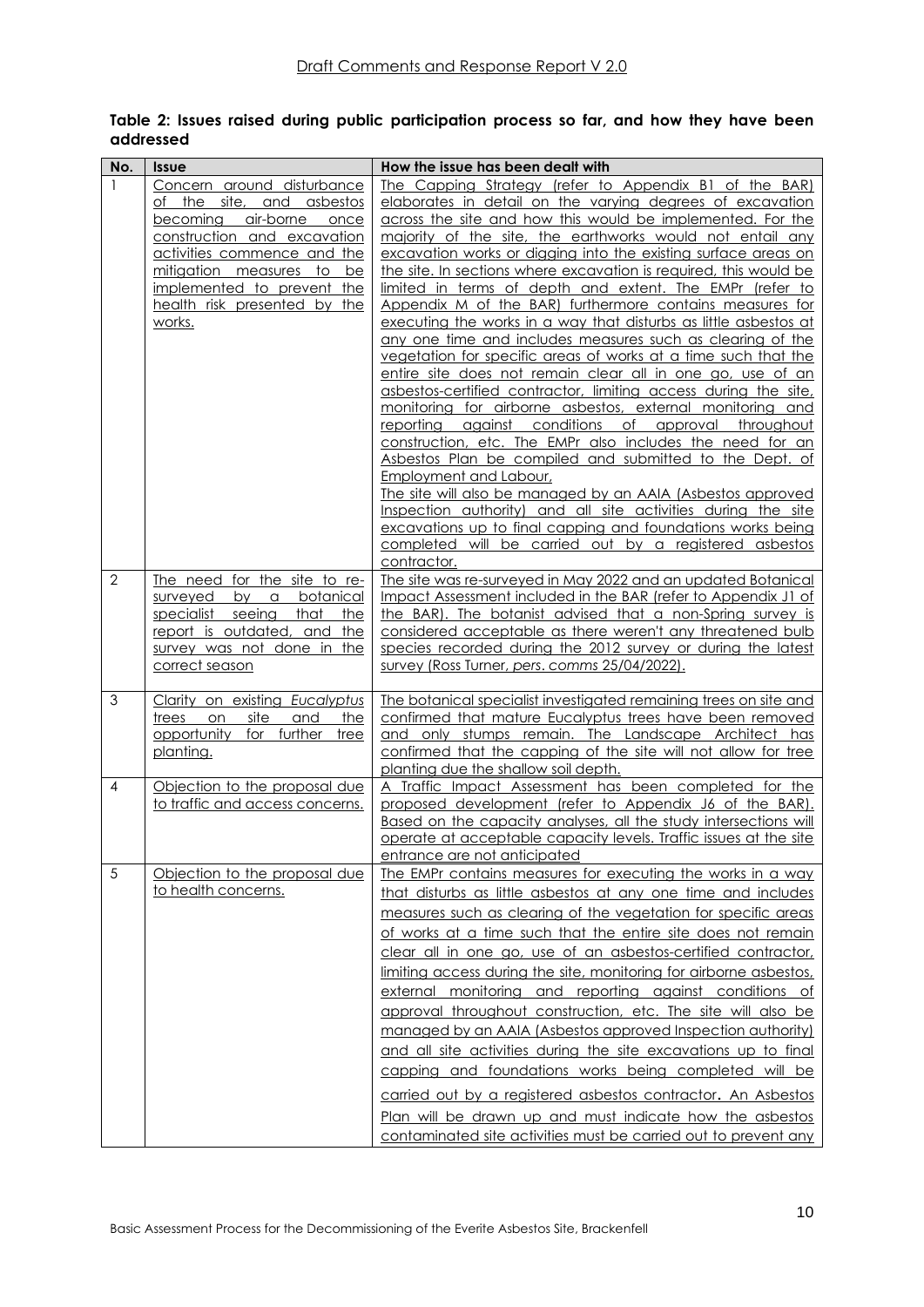|                |                                                                                                                                                                              | health risks in compliance with the Asbestos Abatement                                                                                                                                                                                                                                                                                                                                    |
|----------------|------------------------------------------------------------------------------------------------------------------------------------------------------------------------------|-------------------------------------------------------------------------------------------------------------------------------------------------------------------------------------------------------------------------------------------------------------------------------------------------------------------------------------------------------------------------------------------|
|                |                                                                                                                                                                              | Reaulations 2020.                                                                                                                                                                                                                                                                                                                                                                         |
|                |                                                                                                                                                                              |                                                                                                                                                                                                                                                                                                                                                                                           |
| 6              | of<br>retention<br>the<br>The<br>stormwater pond and the 15 m<br>recommended buffer must be<br>made a condition of approval<br>the<br>environmental<br>in.<br>authorisation. | This has been included as a condition of approval.                                                                                                                                                                                                                                                                                                                                        |
| $\overline{7}$ | The need for a Stormwater<br>Management Plan for the site                                                                                                                    | Stormwater Management Plan has<br>been drafted<br>and<br>included in the current BAR for comment<br><i>(previously)</i><br>erroneously omitted)                                                                                                                                                                                                                                           |
| 8              | for a suitably<br>The<br>need<br>qualified asbestos specialist to<br>compile an asbestos report<br>similar to the report compiled<br>by OHMS.                                | OHMS are asbestos specialists and are accredited to carry out<br>asbestos assessments according to the Asbestos Regulations,<br>2001 and Occupational Health & Safety Act, Act 85 of 1993).<br>are an Approved Inspection Authority<br><i><u><b>Irefer</b></u></i><br>They<br>to<br>Accreditation included in their report)<br>and<br>have been<br>monitoring the site since August 2020. |
| 9              | Clarity on the methods to be<br>employed during capping.                                                                                                                     | Refer to the Capping Strategy included in Appendix B1 of the<br>BAR. Methods have also been included in the EMPr.                                                                                                                                                                                                                                                                         |
| 10             | Support for the need for an<br>Asbestos Plan.                                                                                                                                | This is noted.                                                                                                                                                                                                                                                                                                                                                                            |
| 11             | The need for dust control and<br>compliance to Dust Control/Air<br><b>Quality legislation.</b>                                                                               | Dust control measures are included in the EMPr. Relevant<br>legislation has also been considered and listed.                                                                                                                                                                                                                                                                              |
| 12             | Importance of adherence to<br>the EMPr                                                                                                                                       | Noted. Implementation of the EMPr is included as a condition of<br>approval.                                                                                                                                                                                                                                                                                                              |
| 13             | Recommendations with regard<br>to waste, pollution and dust<br>management.                                                                                                   | The EMPr (refer to Appendix M) includes measures to control<br>waste, pollution and dust.                                                                                                                                                                                                                                                                                                 |

Further issues and concerns raised during the current consultation process of the updated Draft BAR will also be included in the final BAR as well as the final version of this report which will be appended thereto.

# <span id="page-10-0"></span>**5 CONCLUSION**

The public participation process for this Basic Assessment process so far has been carried out in accordance with the requirements of Regulation 41 of the EIA Regulations, 2014 (as amended).

The draft BAR was distributed for a 30-day commenting period under a previous application, and all public participation undertaken during this time will constitute 'pre-application public participation activities' in support of the current WML and EA application.

Evidence of PPP activities undertaken for the previous public review period, comments made by I&APs so far, as well as the responses to those comments have been included in the updated version of this report that will accompany the draft BAR currently out for a second round of public review (for a further 30 days).

Comments so far have mostly been around concern of the disturbance of the site, the potential of asbestos becoming air-borne once construction and excavation activities commence and the health risk presented by the proposed works. Traffic and access concerns were also raised. These issues have been responded to.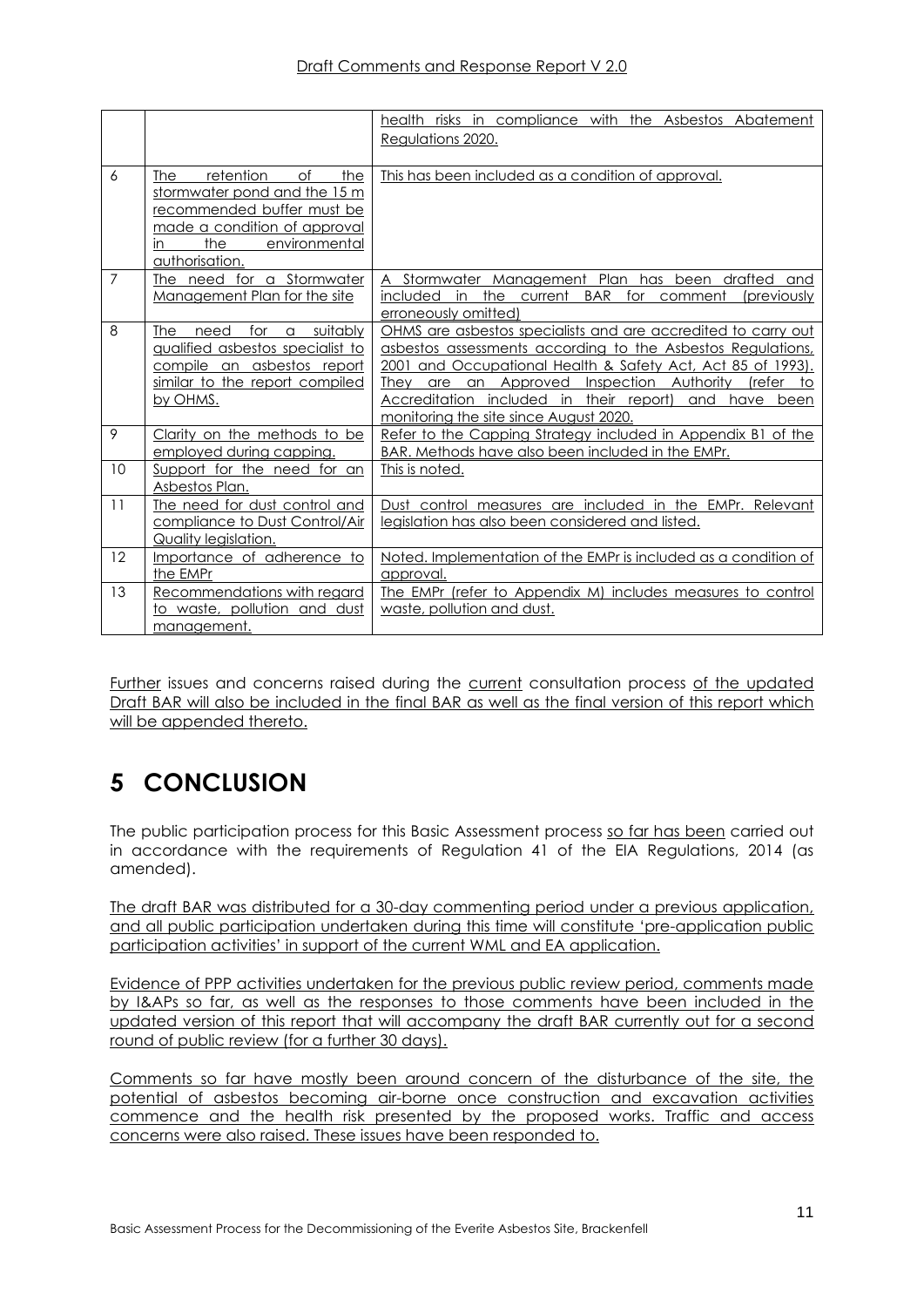Comments raised during the Basic Assessment process for the capping and redevelopment of the site undertaken in 2013 have also been responded to in draft BAR. During the 2013 BA process, HWC confirmed that no heritage sensitivities exist on site and that no further assessment in that regard is necessary and DWS confirmed that the stormwater pond on site is a stormwater pond and not a "wetland".

Engagement with State Departments and other I&APs will continue through their review and comment of the updated draft BAR.

Following the current public review period, the BAR and Comments & Responses Report will incorporate any further comments, and then finalised for submission to the competent authority for decision-making.